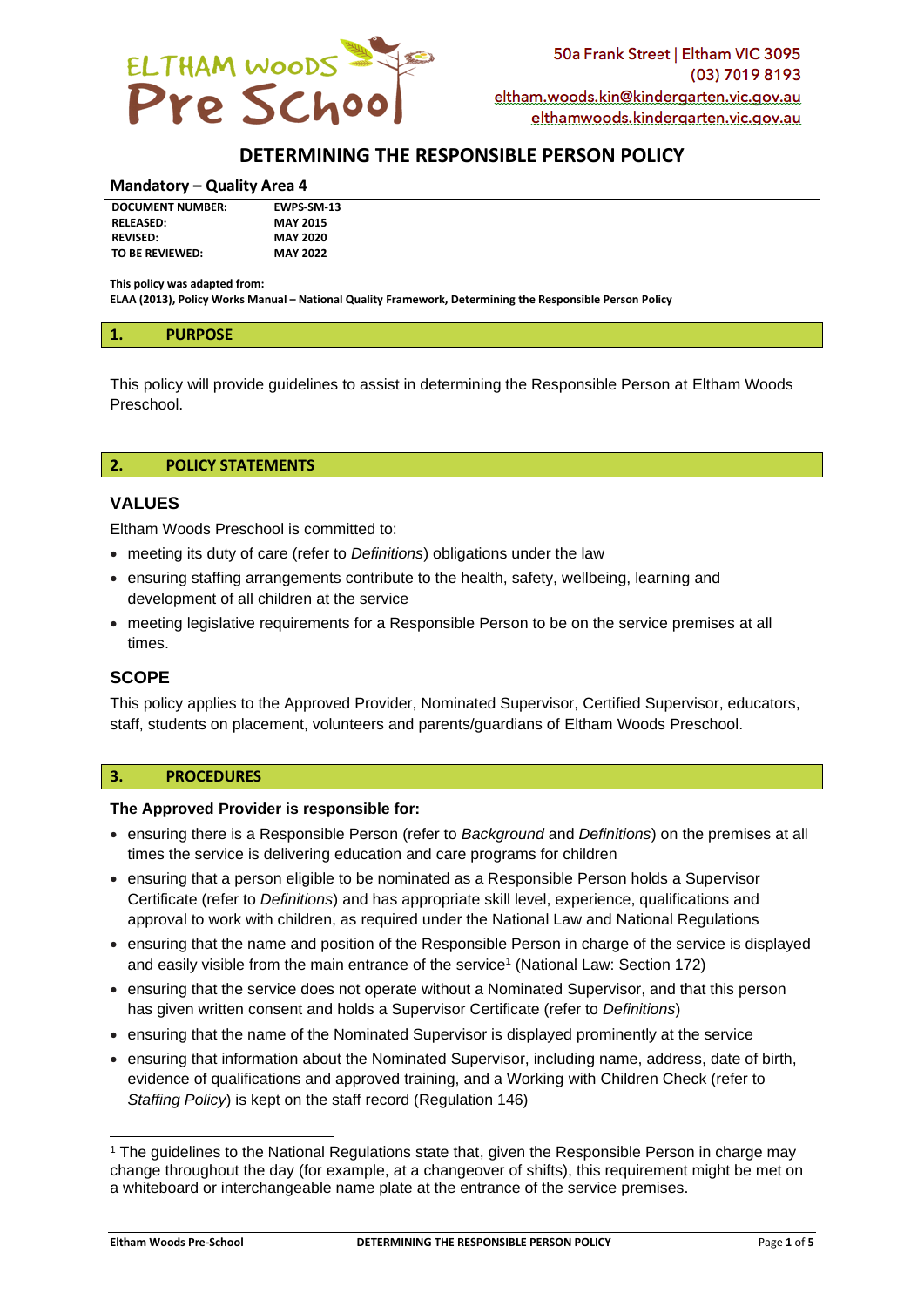- notifying the Regulatory Authority in writing if there is a change of person in the role of Nominated Supervisor (Section 56, Regulation 35)
- ensuring that, in the absence from the service premises of a Nominated Supervisor, another person with a Supervisor Certificate (a Certified Supervisor – refer to *Definitions*) is placed in day-to-day charge of the service
- ensuring that the Nominated Supervisor and Certified Supervisors have a sound understanding of the role of Responsible Person
- ensuring there are sufficient educators with Supervisor Certificates (refer to *Definitions*) to meet the legislative requirement for a Responsible Person at the service during periods of leave or illness
- ensuring details of Supervisor Certificates are recorded on the staff record
- notifying the Regulatory Authority in writing if there any changes to:
	- − the name of the Approved Provider
	- − the appointment or removal of a person with management or control of the service operated by the Approved Provider
	- − the status of the Approved Provider as fit and proper
- notifying the Regulatory Authority if a Nominated Supervisor or Certified Supervisor has their Working with Children Check card or teacher registration suspended or cancelled, or if they are subject to any disciplinary proceedings under the law.

### **The Nominated Supervisor is responsible for:**

- holding a Supervisor Certificate
- providing written consent to accept the role of Nominated Supervisor
- ensuring that, in their absence from the service premises, another person with a Supervisor Certificate (a Certified Supervisor – refer to *Definitions*) is placed in day-to-day charge of the service
- ensuring they have a sound understanding of the role of Responsible Person
- ensuring that the name and position of the Responsible Person in charge of the service is displayed and easily visible from the main entrance of the service
- developing rosters in accordance with the availability of Responsible Persons, hours of operations and the attendance patterns of children
- notifying the Approved Provider and the Regulatory Authority within 7 days of any changes to their personal situation, including a change in mailing address, circumstances that affect their status as fit and proper, such as the suspension or cancellation of a Working with Children Check card or teacher registration, or if they are subject to disciplinary proceedings
- notifying the Approved Provider if the Regulatory Authority cancels their Supervisor Certificate for any reason.

#### **Certified Supervisors are responsible for:**

- holding a Supervisor Certificate
- providing written consent to accept the role of Certified Supervisor
- checking that the name and position of the Responsible Person in charge of the service is displayed and easily visible from the main entrance of the service
- informing the Approved Provider and/or Nominated Supervisor in the event of absence from the service due to leave or illness so they can be replaced by another Responsible Person
- ensuring they have a sound understanding of the role of Responsible Person
- abiding by any conditions placed on the Supervisor Certificate
- understanding that a Certified Supervisor placed in day-to-day charge of an approved service **does not** have the same responsibilities under the National Law as the Nominated Supervisor
- notifying the Approved Provider and the Regulatory Authority within 7 days of any changes to their personal situation, including a change in mailing address, circumstances that affect their status as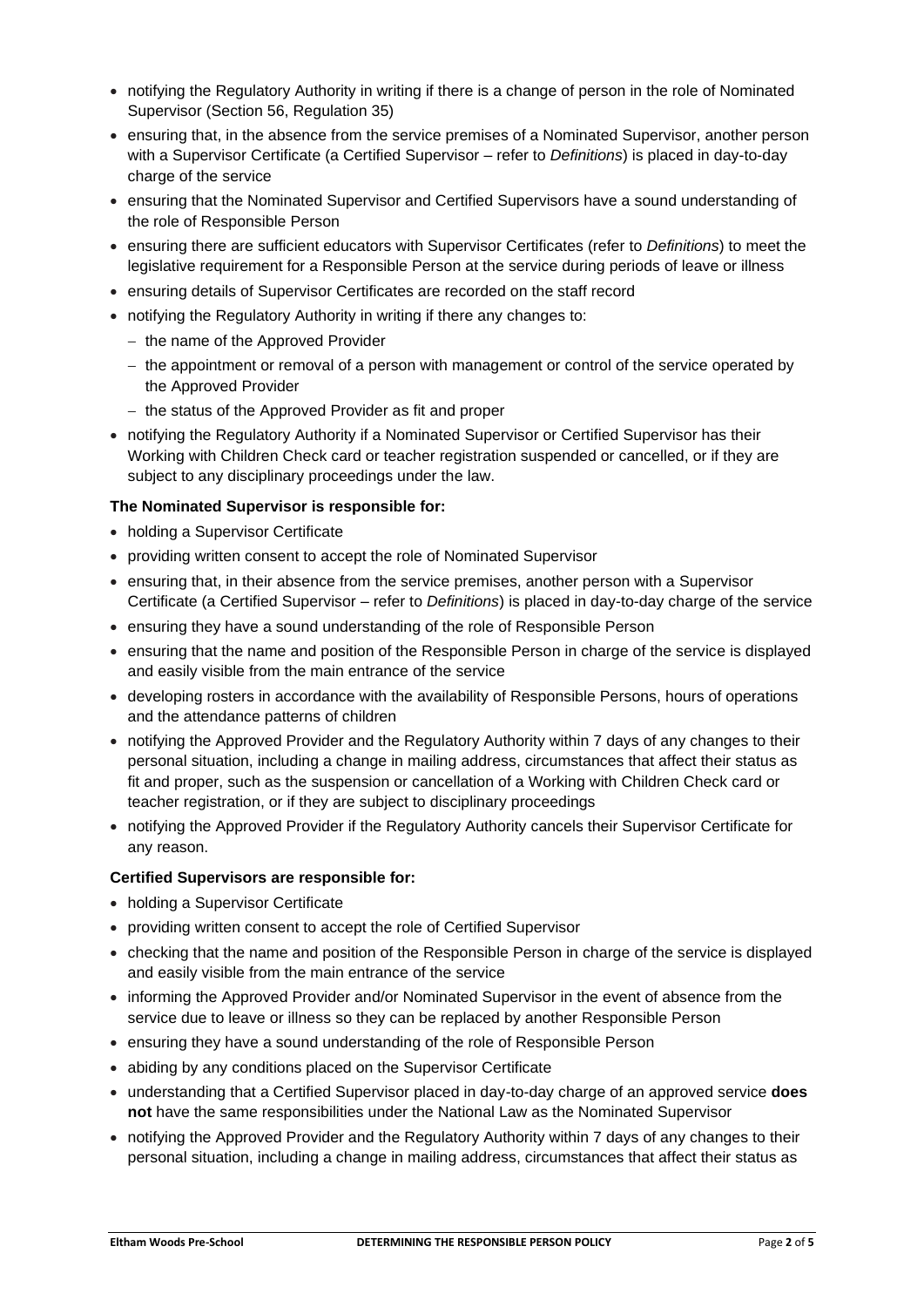fit and proper, such as the suspension or cancellation of a Working with Children Check card or teacher registration, or if they are subject to disciplinary proceedings

• notifying the Approved Provider if the Regulatory Authority cancels their Supervisor Certificate for any reason.

#### **Educators are responsible for:**

- meeting the qualifications, experience and management requirements if they wish to gain a Supervisor Certificate, as defined in the National Regulations (Regulations 46–49)
- applying to the Regulatory Authority and obtaining a Supervisor Certificate if they wish to accept nomination as a Certified Supervisor
- ensuring they have a sound understanding of the role of Responsible Person
- providing written consent if accepting the nomination to be a Certified Supervisor.

#### **Parents/guardians are responsible for:**

- reading and understanding this policy
- being aware of the Responsible Person at the service on a daily basis.

### **Volunteers and students, while at the service, are responsible for following this policy and its procedures.**

### **4. BACKGROUND AND LEGISLATION**

#### **Background**

Under the *Education and Care Services National Law Act 2010*, it is an offence to operate an approved centre-based education and care service unless a Responsible Person (refer to *Definitions*) is physically in attendance at all times the service is educating and caring for children.

An Approved Provider must not operate a service unless there is a Nominated Supervisor appointed for that service. The Nominated Supervisor does not have to be in attendance at the service at all times, but in their absence, a Responsible Person, such as a Person in day-to-day Charge must be present.

#### **Legislation and standards**

Relevant legislation and standards include but are not limited to:

- Child Safe Standards
- *Education and Care Services National Law Act 2010*
- *Education and Care Services National Regulations 2011*
- *National Quality Standard*, Quality Area 4: Staffing Arrangements
- *National Quality Standard*, Quality Area 7: Leadership and Service Management
- *Working with Children Act 2005* (Vic)
- *Working with Children Regulations 2006* (Vic)

#### **5. DEFINITIONS**

The terms defined in this section relate specifically to this policy. For commonly used terms e.g. National Law, National Regulations, Regulatory Authority etc. refer to the *General Definitions* section of this manual.

**Approved Provider:** An individual or organisation that has completed an application form and been approved by the Regulatory Authority as fit and proper (in accordance with Sections 12, 13 and 14 of the National Law) to operate one or more education and care services.

**Approved service:** An education and care service for which a service approval exists. A request for service approval must be made in writing to the Regulatory Authority and include prescribed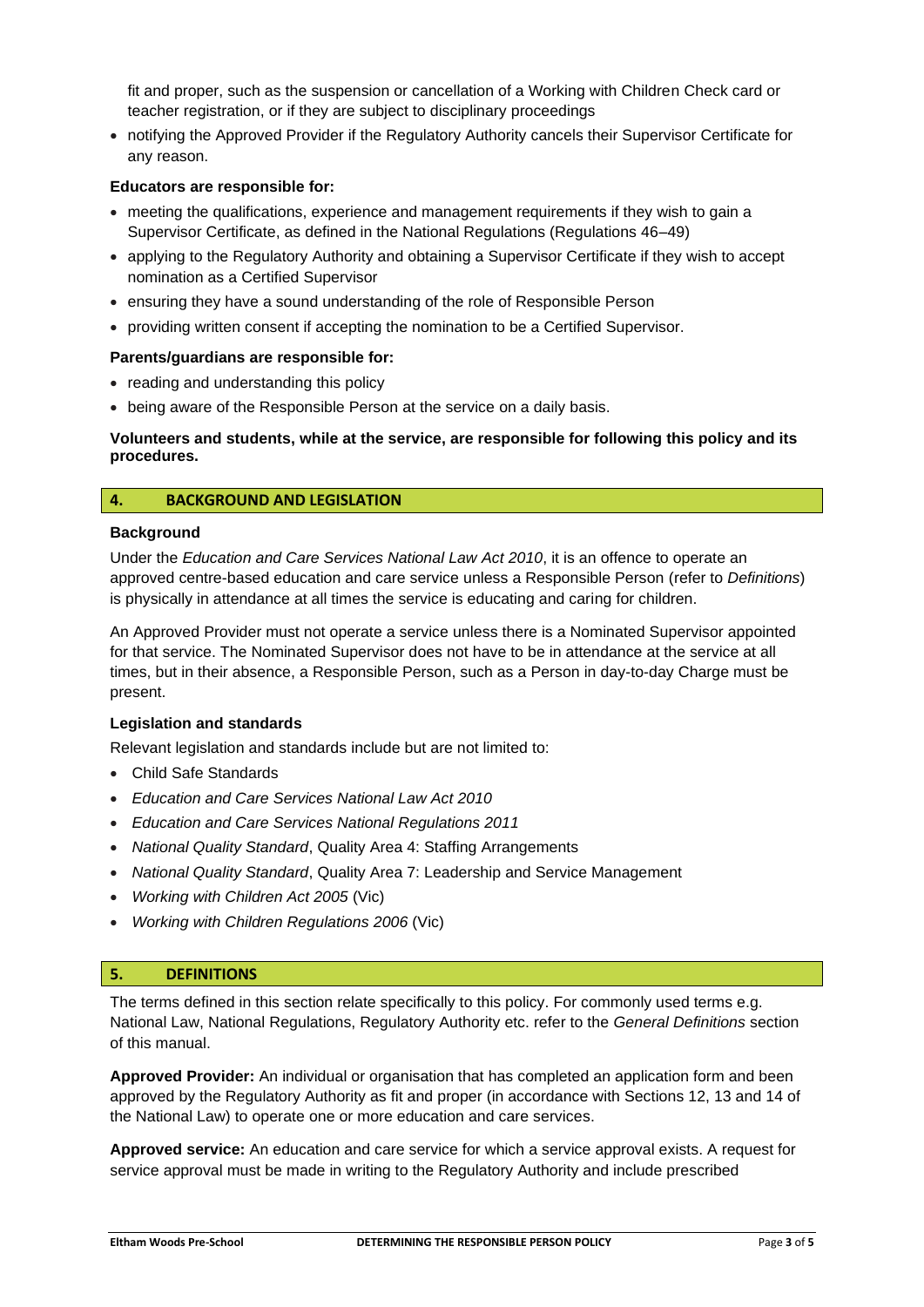information including details of the Nominated Supervisor and their written consent to be nominated as such.

**Certified Supervisor:** An educator with a Supervisor Certificate (in accordance with the National Regulations) who may consent to being placed in day-to-day charge of the education and care service. The designation must be made by the Approved Provider or the Nominated Supervisor and accepted in writing by the Certified Supervisor. A Certified Supervisor placed in day-to-day charge of a service **does not** have the same responsibilities under the National Law as the Nominated Supervisor. Applications for Supervisor Certificates are assessed by the Regulatory Authority.

**Duty of care:** A common law concept that refers to the responsibilities of organisations to provide people with an adequate level of protection against harm and all reasonable foreseeable risk of injury.

**Fit and proper:** In determining whether an applicant is fit and proper, the Regulatory Authority must take into account the applicant's history of involvement in education and care services, their compliance with current and prior law, criminal history record check and any bankruptcy or insolvency issues. The Regulatory Authority may reassess fitness and propriety at any time. Applicants are required to complete the Declaration of Fitness and Propriety form on the ACECQA website and have this approved by the Regulatory Authority. This form must be completed by an individual provider applicant or in the case of an entity provider applicant, each person with management or control of a service. The form is available at:<http://acecqa.gov.au/application-forms/provider-approvals/> (Note: Under the *Education and Care Services National Law Act 2010*, Section 5, Definitions: "*person with management or control, in relation to an education and care service, means – (b) if the provider of the service is an eligible association, each member of the executive committee of the association who has the responsibility, alone or with others, for managing the delivery of the education and care service".*)

**Nominated Supervisor:** A person who is a Certified Supervisor and has been nominated by the Approved Provider of the service under Part 3 of the Act to be the Nominated Supervisor of that service, and who has consented to that nomination. The Nominated Supervisor has day-to-day responsibility for the service in accordance with the National Regulations. All services must have a Nominated Supervisor.

**Supervisor Certificate:** Allows a person to consent to be the Nominated Supervisor or Certified Supervisor, and be placed in day-to-day charge of an approved service. Applicants must be 18 years or older, be assessed as a fit-and-proper person (refer to *Definitions* above) and meet the minimum requirements for qualifications, experience and management capability required under the Regulations (Regulations 46–49). Applicants for a Supervisor Certificate are assessed by the Regulatory Authority.

**Responsible Person:** The Approved Provider (if that person is an individual, and in any other case the person with management or control of the service operated by the Approved Provider) or a Nominated Supervisor or Certified Supervisor who has been placed in day-to-day charge of the service in accordance with the National Regulations.

## **6. SOURCES AND RELATED POLICIES**

#### **Sources**

- Australian Children's Education and Care Quality Authority (ACECQA), Information Sheets: [www.acecqa.gov.au/national-quality-framework/information-sheets/](http://www.acecqa.gov.au/national-quality-framework/information-sheets/)
- *Guide to the Education and Care Services National Law and the Education and Care Services National Regulations 2011*: [www.acecqa.gov.au](http://www.acecqa.gov.au/)
- *Guide to the National Quality Standard*: [www.acecqa.gov.au](http://www.acecqa.gov.au/)

#### **Service policies**

• *Code of Conduct Policy*